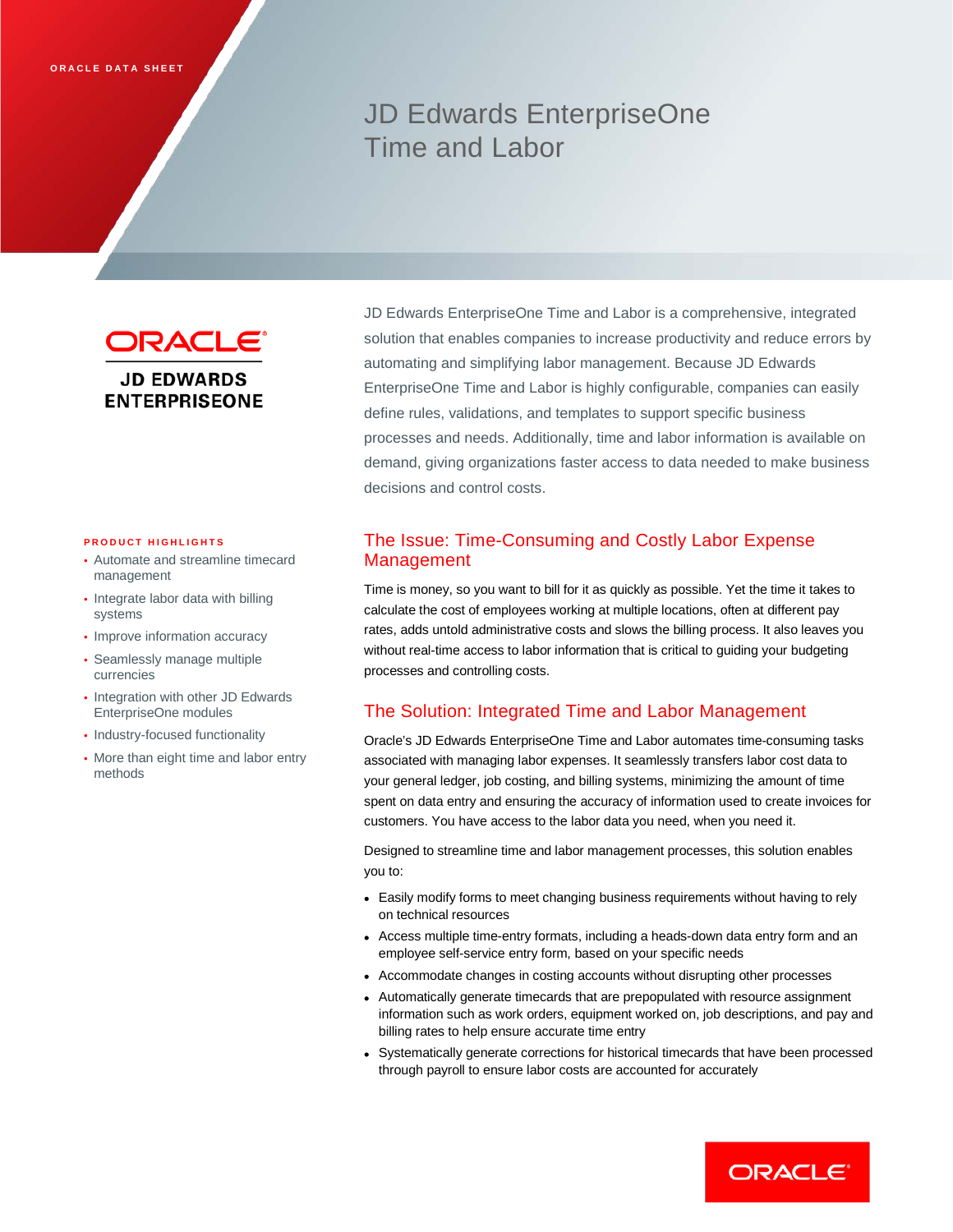#### **FEATURE/FUNCTION HIGHLIGHTS**

- Multiple billing rates
- Automatic labor account distribution
- Daily journals postings
- Prevailing wage calculations
- Field-level history
- Employee self-service time entry
- Manager self-service approvals
- Online batch timecard review
- Generate timecards from employee schedules
- Hourly rate exception reporting
- Timecard upload, edit, approval from third-party time collection systems
- Shift tracking
- Multiple pay rates and pay types
- Historical timecard corrections
- Pay rate overrides
- Multiple job types
- Collective bargaining agreement support
- Timecard journals
- Pay by business unit
- History snapshot
- Multiple levels of security
- Leave time taken validation
- Automatic overtime processing
- Retroactive pay
- Job step progression
- Timecard templates
- Public and private timecards
- Component pay
- Total time accounting rules
- Prevailing wage

#### Simplifying Timecard Management

JD Edwards EnterpriseOne Time and Labor simplifies many of the processes associated with timecards, automatically calculating retroactive pay, overtime, bonuses, regular pay, leave availability, and more. It can be integrated with JD Edwards EnterpriseOne Employee Self Service so that your employees can enter their time from any computer with web access, minimizing the need for data entry by HR employees. You also have the option of uploading timecard information from various other sources.

The system's powerful labor rules engine enables you to generate timecards for a group of employees that you specify or define groups of employees and apply specific time management applications. One example is establishing overtime rule sets. With this solution, you can administer your organization's overtime policy by defining overtime rule sets. For instance, an overtime rule set might specify that hours worked in excess of eight hours per day or 40 hours per week are paid at one-and-a-half times the employee's base rate.

You can also use retroactive pay rules to create timecards for pay that employees should have received in a previous pay period but did not. For example, when a union contract is ratified on June 1 and the previous contract expired on May 1, the new pay rates specified in the contract might be retroactive to May 1. The system compares the historical pay rates with current ones and calculates the difference between the amount of pay that employees actually received and the amount of pay that they should have received during this time.

You can use templates to create standard timecards that you can save and reuse repeatedly. For example, you might create a timecard template for holiday pay and use it every time a holiday occurs. You can also create a timecard template for special pay situations, such as bonus pay.

JD Edwards EnterpriseOne Time and Labor also gives you the flexibility to define how you want to validate leave availability. You can choose whether the system should check available leave balances when employees are entering their time and leave data. It can warn employees about insufficient leave balances or even bar an employee from entering leave time if he or she does not have enough remaining leave. This way, your employees know exactly where they stand and are less likely to require assistance from human resources staff members.

No matter the situation, you define the rules and build them into the system—it takes care of the rest. You benefit from considerable cost and time savings for your organization.

## Automating Costing and Billing Processes

With Time and Labor, you can automate the paper-intensive processes formerly associated with labor billing and costing. Information entered into timecards about hours worked is used to automatically account for, and bill, your employees' labor to the appropriate jobs, projects, and customers. The system can retrieve hourly pay and billing rates based on different contracts and agreements, and distribute labor charges to multiple accounts. It can even stay on top of upcoming rate changes and automatically make updates as needed.